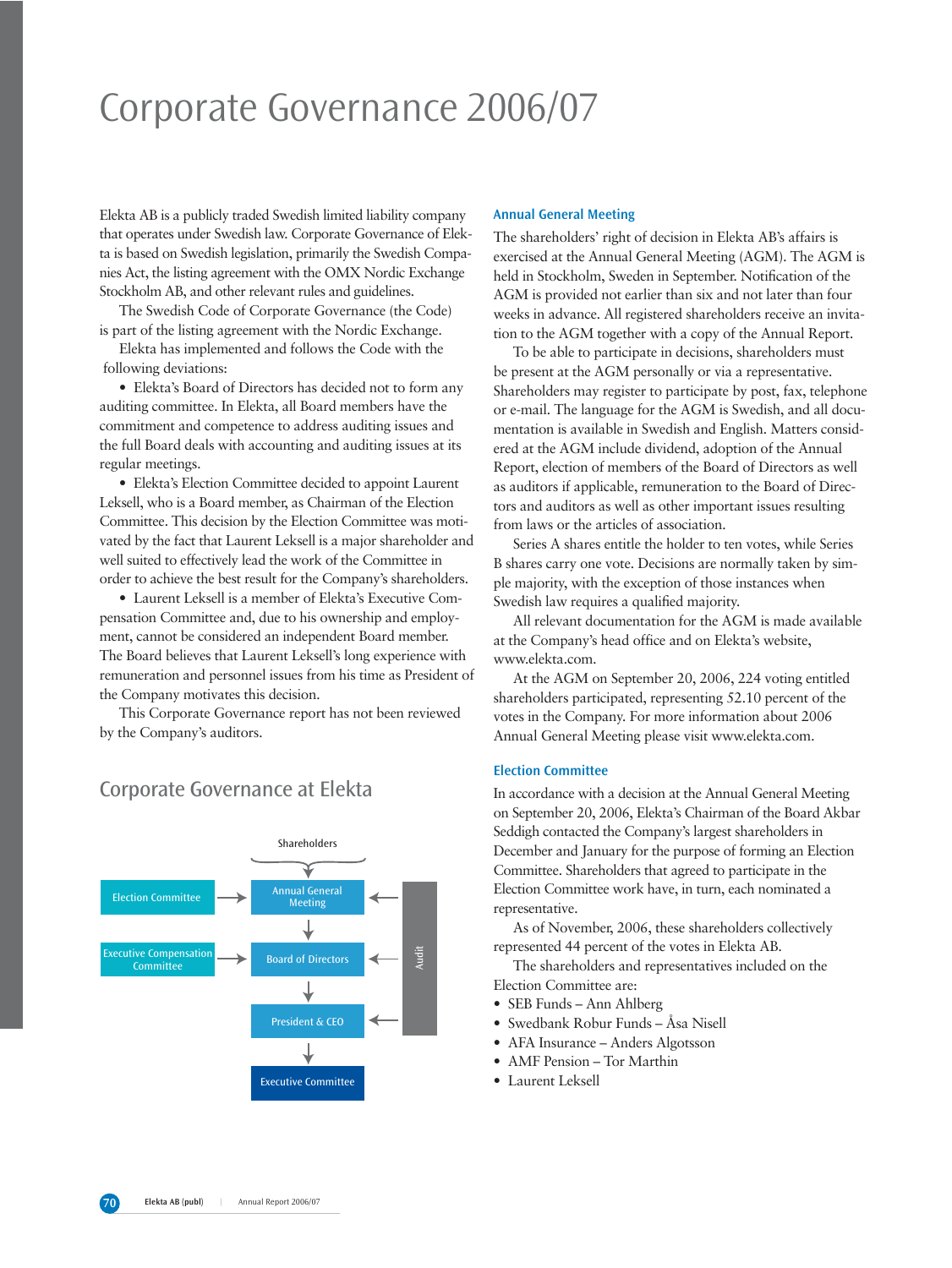The Election Committee has appointed Laurent Leksell as Committee Chairman and has held four recorded meetings. The Committee has had the assignment to prepare a proposal of Board of Directors to be presented to the Annual General Meeting for decision and to prepare other issues before the Meeting. Prior to the election process, an evaluation was conducted under the Chairman's leadership of the performance of all members of the Board of Directors. In addition, all Board members have also filled out a special evaluation form regarding Board work during the year. The result of this evaluation was then shared with the Election Committee and has formed the basis for the Election Committee's discussions.

Prior to the 2007 AGM, the Election Committee will submit proposals for meeting chairman, number of Board members, Chairman of the Board and Board members. The Election Committee will also submit proposals for remuneration to the chairman and other members, any Board committees and auditors. The Election Committee's assignment is valid until a new Election Committee has been named.

No remuneration was paid by Elekta to the members of the Election Committee.

### **Board of Directors**

Elekta's Board of Directors is elected by the Annual General Meeting. The Board of Directors establishes Elekta's strategy and goals, ensures an effective evaluation of operations and controls the Company's development and financial position. During the 2006/07 fiscal year, the Board of Directors consisted of seven persons, who are presented on page 72. Five of the seven Board members are independent according to the definition in the Code, see the table on page 72.

During the 2006/07 fiscal year the Board held 12 recorded meetings, of which six were so-called per capsulam meetings.

As part of its work, the Board regularly visits Elekta's larger units around the world. During the year, the Board traveled to China to meet with both customers and Elekta management, including the newly acquired Elekta BMEI. Other meetings were held at the main office in Stockholm, all with Elekta's General Counsel or her alternate acting as secretary. Board member attendance is detailed in a table on page 72.

Representatives from executive management and other managerial representatives have, during the year, regularly participated in Board meetings to report on issues relating to their respective areas. The Board has also had reviews with the auditors without the presence of management.

### **Working instructions for the Board**

Within the Board of Directors, there is no special distribution of responsibility among Board members. Apart from the

responsibilities assigned by the Swedish Companies Act, the Company's articles of association and the Code, the work of the Board of Directors is regulated by its working instructions, which stipulate that the Board should:

- Hold at least five ordinary meetings in addition to the statutory meeting
- Establish finance and currency policies
- Approve budgets and similar long-term plans including investment budgets
- Consider matters regarding investments and similar measures in amounts over SEK 4 M if such matters are beyond the scope of approved investment budgets
- Decide on acquisitions of fixed property, shares or the acquisition of operations in another company
- Decide on the establishment and capitalization of subsidiaries
- Establish the terms of employment for the CEO
- Approve the annual accounts, Board of Directors' report and interim reports

At each ordinary Board meeting, the following items should be considered:

- A report on the Group's operations including financial management
- A report on extraordinary measures or events that were implemented or occurred between Board meetings
- Development of major projects and anticipated business events
- A report on existing or potential legal disputes that may have a significant impact on the Group's business

### **Significant decisions during the year**

In addition to decisions on plans and strategies, continuous follow-up of business operations and approval of interim and year-end reports, the Board of Directors during the 2006/07 fiscal year decided on matters including:

- Acquisitions of new entities
- Capital structure and share repurchase
- Issues relating to organization and planning for management succession
- Investments in China
- Initiation of major R&D programs

#### **Board of Directors remuneration**

Remuneration to the Board of Directors is determined by the AGM and is paid to those Board members who are not Company employees. Elekta has not implemented a share or share price related incentive program for Board members who do not hold employment with the Company. Remuneration to the respective members is detailed in a table on page 72.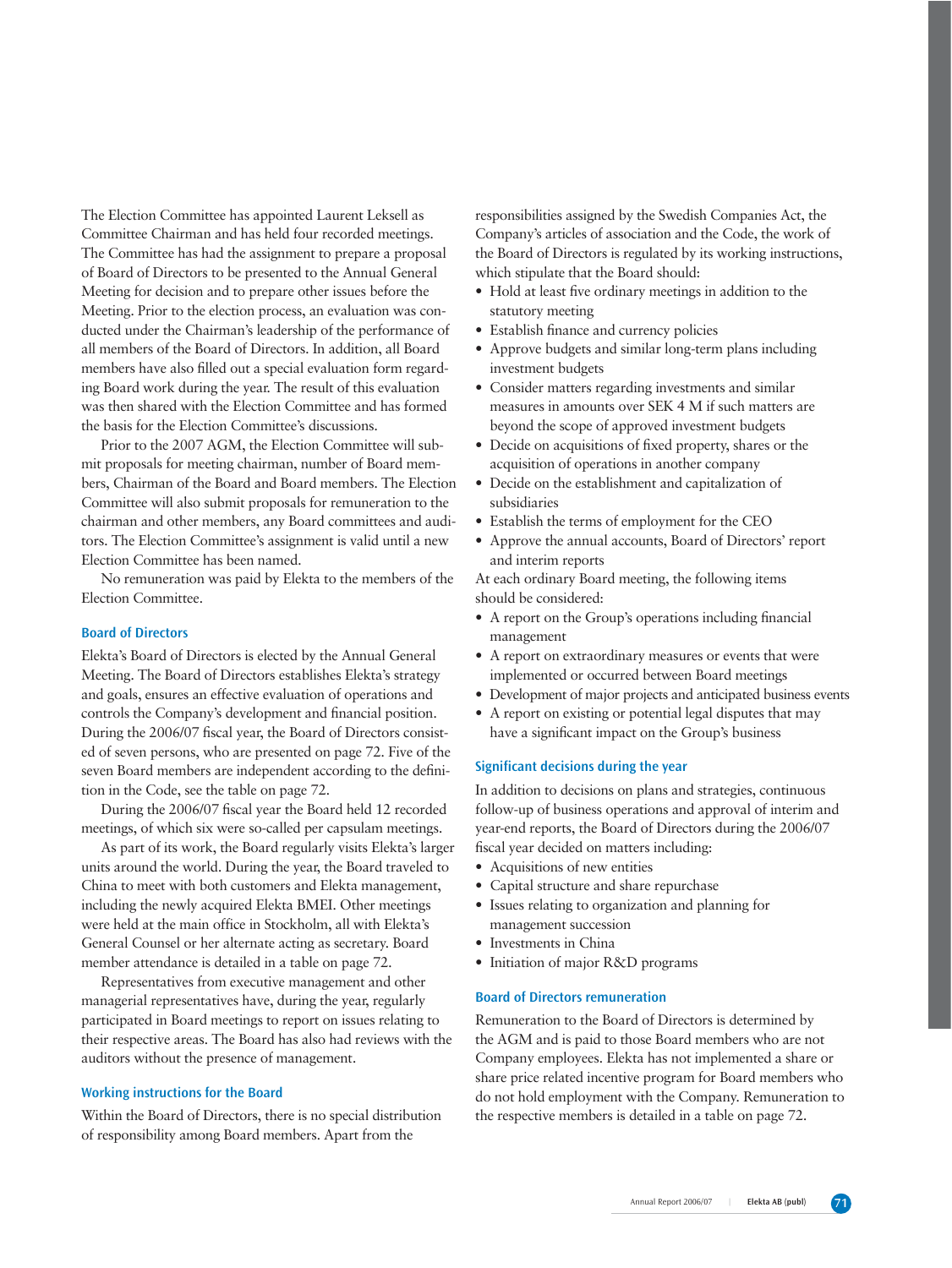## Corporate Governance 2006/07 cont.

### Board of Directors



**AKBAR SEDDIGH** *Chairman, born: 1943* Member of the Board since 1998 Holdings: 3,300 B shares Graduate Chemist, Marketing Specialist *Other Board memberships:* Chairman of the Board: Hedson Technologies International AB, Mentice AB, Ortivus AB, Pricer AB, Innovationsbron AB and Blekinge Tekniska Högskola Member of the Board: Affärsstrategerna AB and Biolight International AB



**HANS BARELLA** *born: 1943* Member of the Board since 2003 Holdings: -Former President and CEO of Philips Medical Systems *Other Board memberships:* Member of the Board: Senator Group Consultancy and Investment B.V.



**TOMMY H KARLSSON** *born: 1946* Member of the Board since 2001 Holdings: 1,650 B shares International Management Consultant, MSc and B.A. *Other Board memberships:* Chairman of the Board: Global Gardening Products S.A., MSC S.A. and U-POL Inc Member of the Board: Nybron Flooring International S.A.



**LAURENT LEKSELL** *born: 1952* 

Member of the Board since 1972 Holdings: 3,562,500 A shares, 2,523,449 B shares and 98,239 employee options (incl. via companies) Former President and CEO of Elekta AB, 1972-2005 Executive Director 2005– PhD Economics

#### *Other Board memberships:*

Chairman of the Board: Stockholm's City Mission Member of the Board: Ortivus AB, Karo Bio AB and American Chamber of Commerce



**BIRGITTA STYMNE GÖRANSSON** *born: 1957*

Member of the Board since 2005 Holdings: 900 B shares VD Semantix AB MSc and MBA

*Other Board memberships:* Chairman of the Board: Fryshuset Foundation and Kontakt East Holding AB Member of the Board: Arcus ASA, Net Insight AB, Orkla AS and Lernia AB



*born: 1953*  Member of the Board since 1993 Holdings: 46,677 B shares Managing Partner ABG Sundal & Collier AB, MBA *Other Board memberships:* Chairman of the Board: Qbrick AB, Momail AB and MyFc AB Member of the Board: AlltförFöräldrar AB, Natural Fragrances AB, PHG Inc and Viewserver AB



**MAGNUS SCHMIDT** *born: 1940*  Member of the Board since 1998 Holdings: 10,000 B shares International Consultant, MBA *Other Board memberships:* Chairman of the Board: Einar Mattsson AB and Fastighets AB Stadshus Member of the Board: E.On Trading Nordic AB and Pricer AB

*Attendance and remuneration for the Board of Directors in Elekta AB 2006/07*

|                 |                           |                          | Regular      | Committee        |            |
|-----------------|---------------------------|--------------------------|--------------|------------------|------------|
| <b>SEK 000s</b> | Name                      | Independent <sup>1</sup> | remuneration | remuneration $2$ | Attendance |
| Chairman:       | Akbar Seddigh             | yes                      | 500          | 60               | 12/12      |
| Members:        | Hans Barella              | yes                      | 250          |                  | 11/12      |
|                 | Tommy H Karlsson          | yes                      | 250          |                  | 12/12      |
|                 | Laurent Leksell           | no                       | $-3$         | $-3$             | 11/12      |
|                 | Carl G. Palmstierna       | ves/no <sup>4</sup>      | 250          |                  | 12/12      |
|                 | Magnus Schmidt            | yes                      | 250          | 30               | 12/12      |
|                 | Birgitta Stymne Göransson | yes                      | 250          |                  | 12/12      |
| Total           |                           |                          | 1.750        | 90               |            |

1. Independent in relation to company and management as well as to major shareholders

2. Remuneration to Chairman and member in Elekta's Executive Compensation Committee

3. No remuneration is paid to members of the Board who are employed by the Company

4. Independent both in relation to company and management as well as to major shareholders, but is considered according to the Swedish Code of Corporate Governance not to be independent due to the number of years on the Board

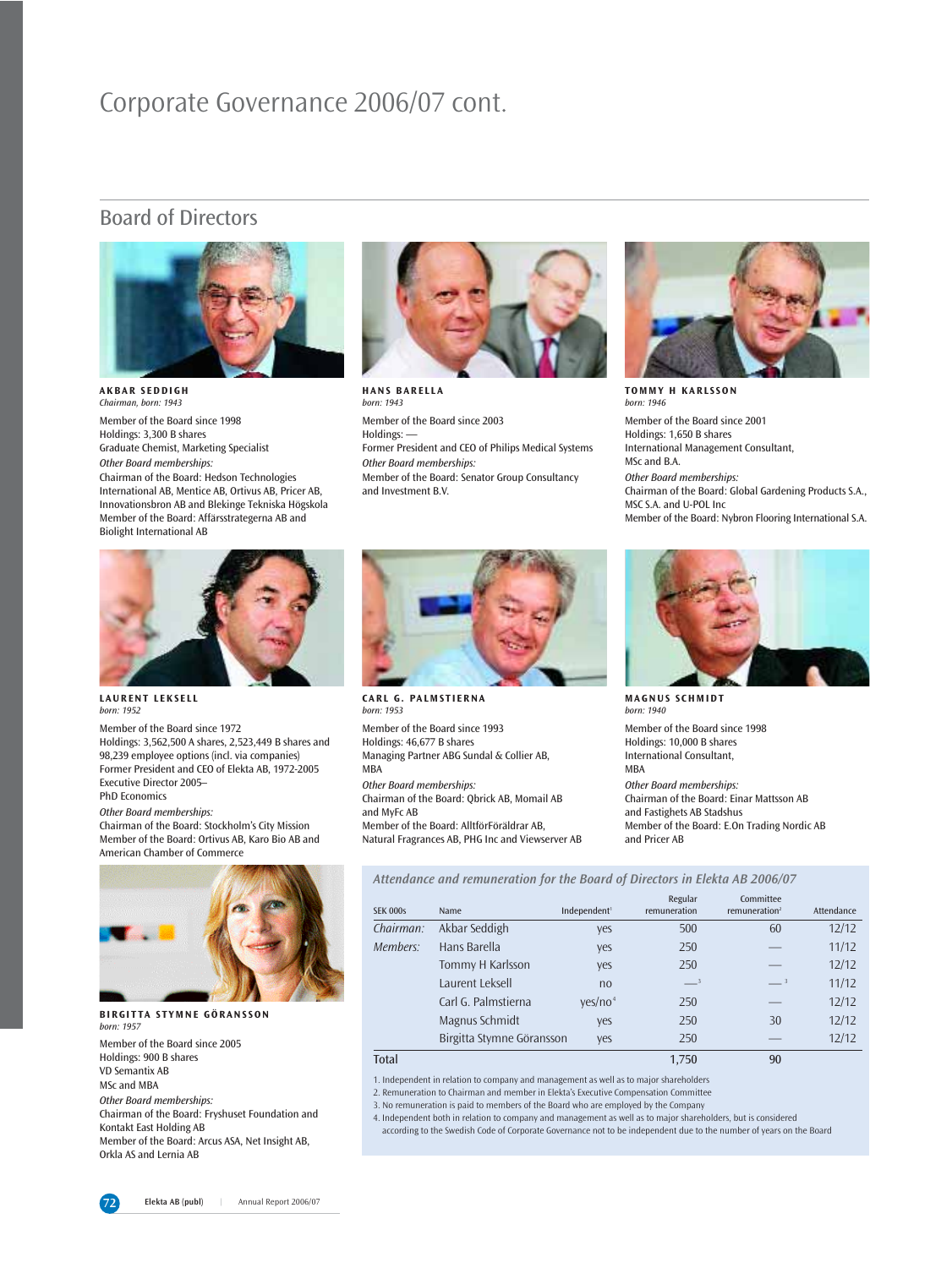### **Executive Compensation Committee**

Elekta's Executive Compensation Committee (ECC) is appointed by Elekta AB's Board of Directors. The purpose of the Committee is to provide clarity in the decision process for issues related to compensation of executive staff within Elekta as well as other incentive plans throughout the Elekta organization. The objective of the Committee is to achieve maximum shareholder and customer value through ensuring fairness and internal equality of the structure, scope and level of executive compensation in Elekta while maintaining market competitiveness.

ECC during the year consisted of the Chairman of the Board Akbar Seddigh, Board members Magnus Schmidt and Laurent Leksell. President Tomas Puusepp is present at the committee meetings and Group VP Human Resources Karin Isberg serves as secretary.

ECC provides the Board with recommendations regarding principles for formulating the Group's compensation system and remuneration to senior executives and senior managers. The recommendations cover formulation of the bonus system, distribution between fixed and variable remuneration as well as the level of salary increases. The ECC also proposes criteria for assessing performance of senior executives and senior managers, which are discussed and decided by the Board. The entire Board decides on remuneration to the President.

Note 24, "Salaries, remuneration and social costs," describes Elekta's outstanding share and share-related incentive programs in greater detail.

### **Auditing issues**

In Elekta, all Board members have the commitment and competence to address auditing issues and the full Board deals with accounting and auditing issues at its regular meetings. Accordingly, Elekta's Board of Directors has not appointed a separate Audit Committee. At least at two meetings per fiscal year, the Company's external auditors present their observations from the audit, report their views on management and control systems and discuss and report on the Group's accounting principles. In conjunction with that meeting, the Board also has time with the auditors without the presence of someone from Company management. The Board also evaluates auditing efforts and supports the Election Committee in its effort to produce suggestions regarding the election of external auditors and compensation for those external auditors.

### **Auditors**

At the Annual General Meeting on September 21, 2004, Deloitte AB was elected as the auditor of Elekta until the 2008 AGM with Lars Svantemark as senior auditor. Normally, auditors are elected every fourth year. The election of auditor was proposed by the Election Committee and preceded



### Auditor

**LARS SVANTEMARK** *born 1949* Authorized Public Accountant, Deloitte AB Senior auditor since 2000

by a tender process. Deloitte AB has been the auditor of Elekta AB since the 2002 AGM.

Lars Svantemark, born 1949 and an authorized public

accountant, has been senior auditor in Elekta AB since 2000. In addition to Elekta, Lars Svantemark's auditing assignments include Mekonomen, My Travel, Uniflex, Nicator Group and CVC Capital Partners and he also has experience as auditor of Sandvik and Poolia. He has no auditing assignments in companies related to Elekta's major owners or its President. The auditors' fees during the fiscal year are reported in note 26.

### **President**

The President is appointed by the Board of Directors and shall oversee the operational management of the Company in accordance with the guidelines and directions stated in law, the articles of association and the internal operating instructions. Operational management includes all measures that are not – considering the scope and nature of the Company's operations – of an unusual nature or of major significance, or are expressly defined as being the responsibility of the Board of Directors.

Tomas Puusepp has served as President and CEO of Elekta since 1 May, 2005. Born 1955, he has a total of 23 years of experience in the international medical technology market. Following studies in engineering and physics and management training at IMD in Lausanne, Switzerland, Tomas Puusepp held various positions at the Research Institute for Atomic Physics, Scanditronix and Ericsson before being employed by Elekta in 1988. Since then, he has held various management positions within the Company, including head of Elekta's neurosurgery operations, President of Elekta's subsidiary in North America and global head of Elekta's sales, marketing and service operations. Tomas Puusepp is member of the Board of Bactiguard AB, but has no further significant assignments outside the Company. He has no shareholdings or ownership interests in companies with significant business relations with Elekta.

### **Executive Committee**

Elekta has organized its operations with a strong functional focus with global areas of responsibility. Elekta's Executive Committee consists of the President and the managers of all business regions and major functions – a total of 12 members. The President oversees the work of the Executive Committee and makes decisions after consulting with those members. Executive Committee meetings are held one or two days each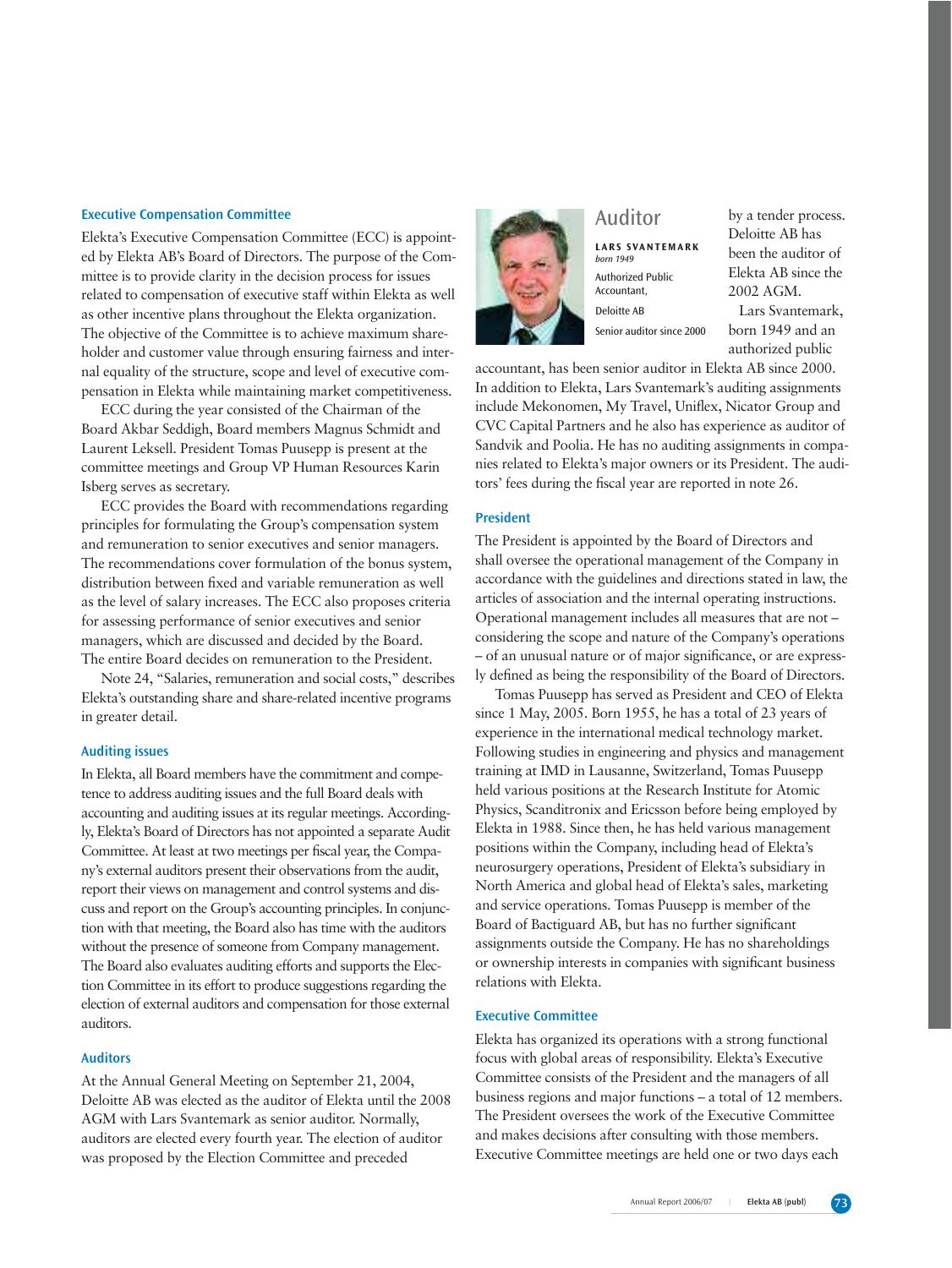## Corporate Governance 2006/07 cont.

### President & CEO



**TOMAS PUUSEPP** *born: 1955* **President & CEO** Employed since 1988 Holdings: 159,000 B shares, 107,802 employee options

### Executive Committee



**JOSEPH K. JACHINOWSKI** *born: 1955* **Region North America** Employed since 2005 (founded IMPAC in 1990) Holdings: 3,000 B shares

38,250 employee options



**OLOF SANDÉN** *born: 1962* **Region Europe**  Employed 1993-1995 and since 2002 Holdings: 3,901 B shares, 42,739 employee options

**JAMES P. HOEY**  *born: 1958* **Product Creation** Employed since 2005 (founded IMPAC in 1990) Holdings: 1,500 B shares, 28,687 employee options







**GERRY** 

**HÅKAN BERGSTRÖM** *born: 1956*

**Finance & Control** Employed since 2001 Holdings: 35,013 B shares, 87,700 employee options



**JOHAN SEDIHN** *born: 1965* **Operations & IT**  Employed since 1993 Holdings: 14,649 B shares, 56,791 employee options





**SVERKER GLANS** *born: 1944* **Quality & Regulatory Affairs** Employed since 1993 Holdings: 35,981 B shares, 48,358 employee options



**KARIN ISBERG** *born: 1959* **Human Resources** Employed since 2004 Holdings: 2,000 B shares, 33,177 employee options



**PETER EJEMYR** *born: 1964*

**VOLKER STIEBER** *born: 1943* **Business Development** 

**and Corporate Projects**  Employed since 1997 Holdings: 60,000 B shares, 98,239 employee options

**Corporate Communications** Employed since 2003 Holdings: 1,250 B shares, 40,278 employee options



**ÅSA THUNMAN** *born: 1969*

**Legal** Employed since 1999 Holdings: 1,201 B shares, 33,177 employee options

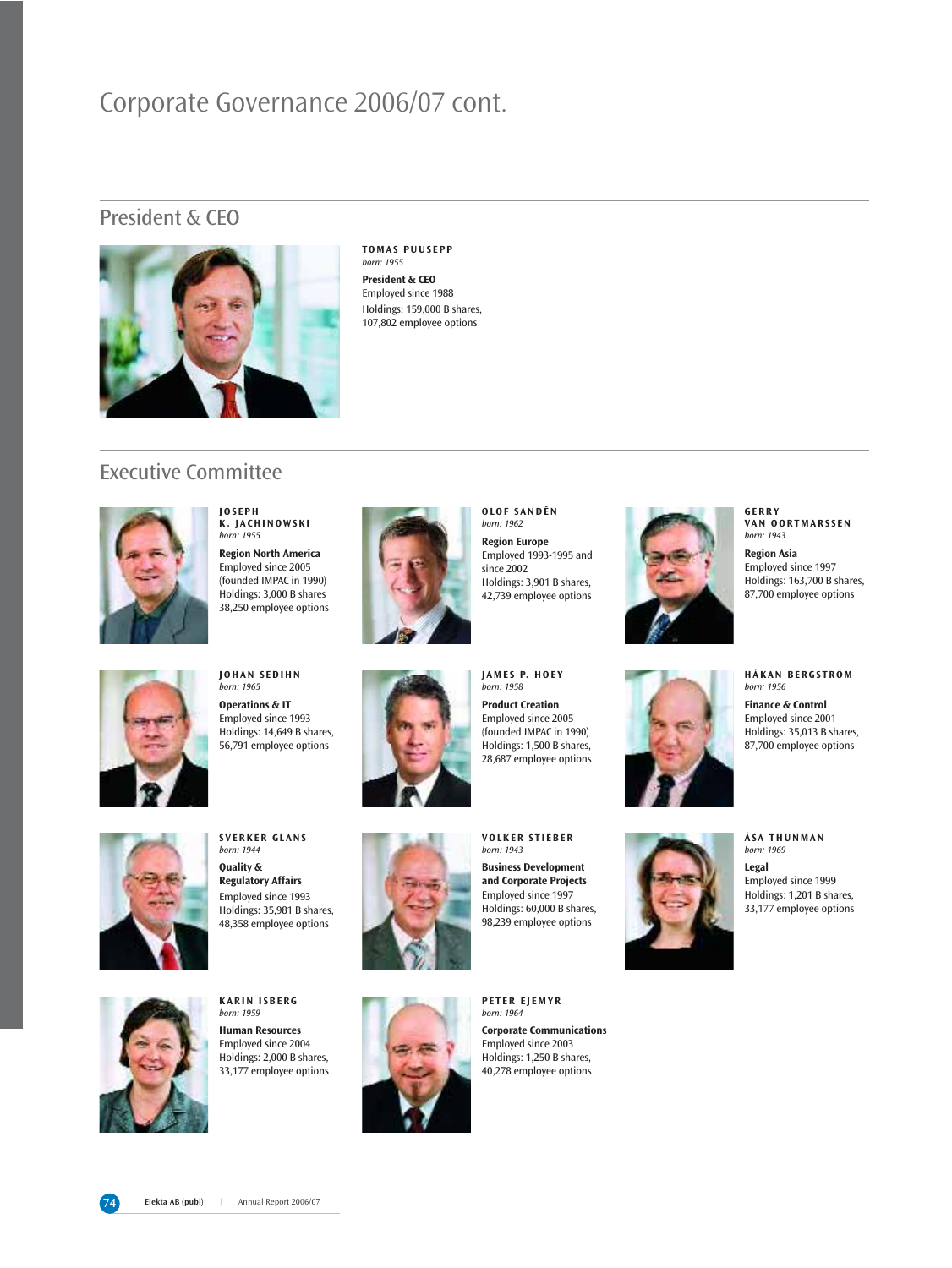

month. The meetings are often held in conjunction with visits to the Group's various units.

Details regarding remuneration for the President and Executive Committee are provided in note 24.

### **Financial reporting and information**

Elekta provides the market with continuous information regarding the Company's development and financial position in accordance with the guidelines specified in the Board's financial information policy.

- Financial information is published regularly in the form of:
- Interim reports
- Elekta's annual report
- Press releases on news and events that may significantly effect the Company's valuation and future prospects.

Elekta's policy is to disclose orders that are of strategic importance and/or have a value exceeding USD 10 M.

- Presentations and telephone conferences for financial analysts, investors and media
- Capital markets days arranged by the Company at one of its major units or in conjunction with major scientific conferences where Elekta is exhibiting
- Elekta's website www.elekta.com where the above information is made available

According to policy, Elekta has a "quiet period" of at least 30 days prior to each quarterly report, during which the Company does not present at investor seminars or conduct one-on-one meetings, in person or over telephone.

### Internal control

### **Introduction**

This report is established in accordance with "The Swedish Code of Corporate Governance" paragraph 3.7.2 stipulating that the Board is to submit an annual report on how that part of internal control dealing with financial reporting is organized.

In accordance with a recommendation by the Swedish Corporate Governance Board on the 5th September 2006, this report describes how the internal control over financial reporting is organized and has not been reviewed by the Company's auditors.

### **The Board's approach to internal control**

Internal Control over financial reporting is defined as a process aiming to give reasonable assurance regarding the reliability of financial reporting. As guidance when describing Elekta's internal control, the Board apply the established framework for Internal Control issued by FAR (Swedish Institute of Authorized Public Accountants) and COSO.

According to this framework, internal control encompasses the following categories:

- Control Environment
- Information and Communication
- Risk Assessment
- Control Activities
- Follow up and monitoring

### **The Board's description of the internal control system**

### Control environment

The control environment is the foundation for internal control. It establishes the culture in which Elekta operates and sets standards for corporate behavior.

The control environment consists of documented guidelines, directives, manuals, and instructions that are communicated throughout the organization.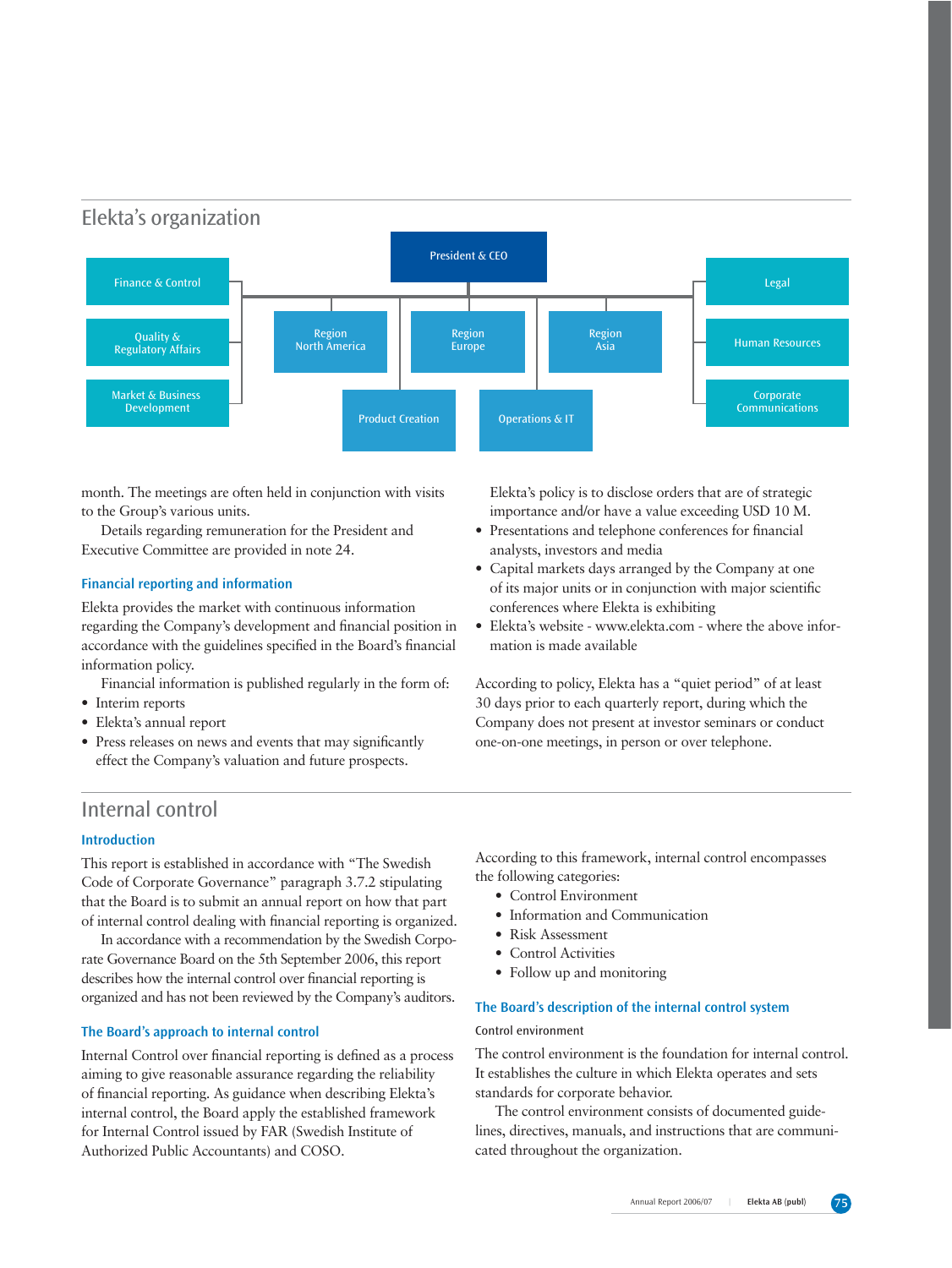## Corporate Governance 2006/07 cont.

The Elekta Code of Conduct serves as an overall directive to ensure all employees understand the corporate responsibility regarding, for example, business ethics and fraud. The Code of Conduct is complemented with a series of documented directives including the Financial Guide, with Accounting and Financial Policy, and an Information policy.

Elekta maintains a Quality Management System which includes procedures, instructions, and templates for relevant processes. In order to comply with requirements that supervisory authorities have established for medical technology companies, Elekta works continuously with improving processes and quality.

The organizational structure is transparent with defined roles and responsibilities communicated throughout the organization with documented working instructions for the Board of Directors, Board Committees, CEO, and Elekta Subsidiary Presidents. Evaluation of performance on functional and departmental level is conducted to ensure relevant competency regarding financial reporting within the organization.

### Information and communication

Key steering documents related to financial reporting are updated regularly and communicated to relevant personnel via the Company's intranet, information letters, regular meetings etc. Elekta has established structures and channels to promote sound communication within the organization. For suspected violations of the Code of Conduct an anonymous communication line exists directly to the Corporate Social Responsibility Officer. Elekta has an information policy regarding communication with external parties and the financial market.

#### Risk assessment

The risk assessment process has the purpose to identify high risk areas within the business and controls needed to manage such risks. The risk assessment is performed by assessing the risk level, from both a quantitative and qualitative perspective, on account level and corresponding processes where the risk for fraud is also considered. Further, risk assessments are performed during the strategic and tactical planning process where risk areas are addressed and relevant actions are designed to ensure that the identified risks are properly managed. Specific guidelines exist to support the risk assessment process related to IT projects and the IT environment.

#### Control activities

The control structures have been designed to manage risk that the Board and management consider to be significant for the business operations, legal and regulatory compliance and financial reporting. Defined decision-making procedures, incl. authorization instructions, have been established related to for example investments and agreements. In addition, analytical controls such as performance follow-up and trend analysis, reconciliations and, where appropriate, automated controls specifically related to financial reporting, have been established. Several control activities are integrated in key processes within the business, such as order booking and revenue recognition, investments, supplier contracts, and purchasing.

The IT structure is designed to mitigate potential IT-related risks with controls in IT-systems related to financial reporting. Further, during 2006/07 significant controls have been documented and reinforced at Elekta's major subsidiaries to specifically manage the financial reporting related to the processes order & revenue recognition, disbursement, tax, and Group reporting.

#### Follow-up and monitoring

Each local President/CEO has the responsibility to ensure an adequate internal control structure within the respective legal entity and the local controllers are responsible for adhering to global policies and directives related to financial reporting and applying them to the local entity.

The function Quality and Regulatory Affairs has a key role in the monitoring process and systematically performs internal audits related to the Quality Management System. In addition to this, the internal control structure is monitored by separate functions within the organization in a decentralized manner, for example, the Order Committee conducts continuous follow-up on the order booking procedure.

The Board considers the current Quality & Regulatory Affairs function, together with the separate functions' followup activities, to cover Elekta's significant risk areas, which does not currently motivate the establishment of a separate internal audit function. However, the need for enhancing monitoring over the internal control related to financial reporting will be further evaluated during 2007/08.

### Internal control work during 2006/07

During the year, Elekta has conducted a project with the purpose to establish a common framework and work practice with regard to internal controls over financial reporting. Significant processes and common control requirements have been established at a group level. The common control requirements have been used as the basis for ensuring that locally defined controls are adequately documented and sufficient to ensure internal controls over financial reporting. The monitoring of these controls will be further ensured during 2007/08.